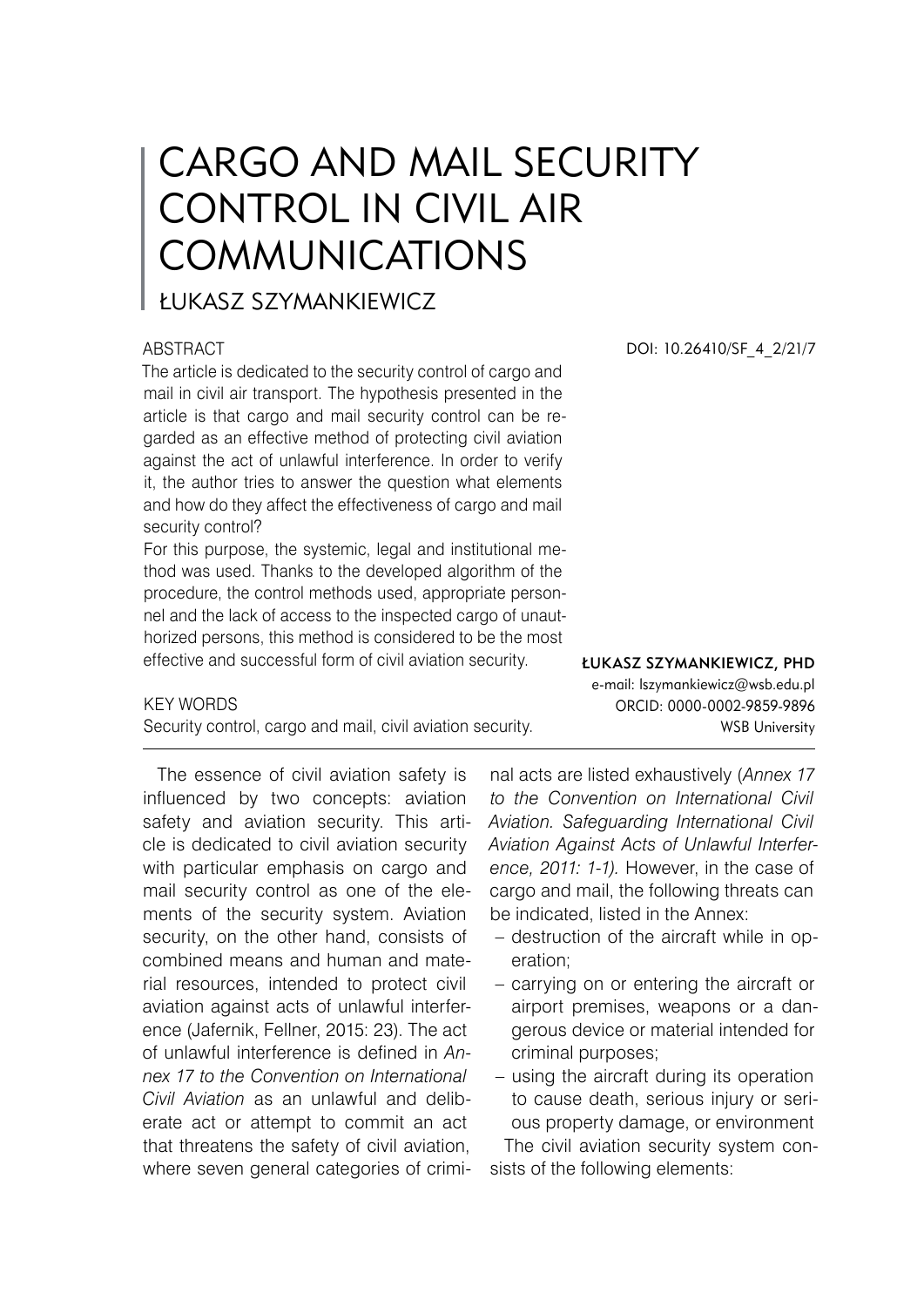#### 90 *7. ŁUKASZ SZYMANKIEWICZ*

- legal regulations including regulatory, supervisory and executive institutions;
- airport security by using physical and perimeter protection, CCTV, employee access control, security control of personnel, vehicles and airport supplies;
- access control to the restricted area – using ID cards, boarding pass checking, CMC crossing service and authorization verification;
- safety check including passengers and cabin baggage, flight personnel and crew, check-in baggage, cargo and mail, airport supplies and in-flight supplies;
- forms of protection on board during the flight, i.e. protective guards and physical obstacles in the form of a door to the cockpit (Siadkowski, 2015a: 129),
- intelligence and profiling.

This article is dedicated to one element of the security system, i.e. security control, detailing the control of cargo and mail. The division of security control into the six above-mentioned types results from the separate specificity of each of these groups, where the primary goal is to ensure an appropriate level of security and prevent the introduction of a prohibited item into the security restricted area of an airport and on board an aircraft, which could be used to carry out an act of unlawful interference. (Szymankiewicz 2018b: 62). To achieve the above goal, it is necessary to adapt the procedures and work out an algorithm of conduct to enable the most effective security control. The author puts forward a hypothesis that cargo and mail security control can be considered an effective method of protecting civil aviation against the act of unlawful interference. On the other hand, the research question is: what elements

and how do they influence the effectiveness of cargo and mail security control? In this article, the author uses the following research methods: systemic, legal and institutional; however, all legal acts presented in the article are valid as of November 10, 2020.

## Legal considerations in the context of security checks

In the case of Poland, the legal provisions on security control arise from three sources: international law, European Union Community law and national law (Ceglarski, 2014: 196). At the international level, the legal provisions relating to the security of civil aviation are regulated by the Convention on International Civil Aviation, signed in Chicago on December 7, 1944 where the basic international legal actdedicated to the protection of civil aviation is Annex 17 to the Convention on International Civil Aviation "Protection of International Civil Aviation against acts of unlawful interference" (Rzepka, 2013: 17; Szymankiewicz, 2019: 90). For countries belonging to the European Union, the basic legal act in the field of civil aviation security is Regulation (EC) No 300/2008 of the European Parliament and of the Council of 11 March 2008 on common rules in the field of civil aviation security and repealing Regulation (EC) No 2320 / 2002. The other Community legal acts in the field of civil aviation security are:

- Commission Implementing Regulation (EU) 2015/1998 of 5 November 2015 laying down detailed measures for the implementation of the common basic standards on civil aviation security;
- Commission Regulation (EC) No 272/2009 of 2 April 2009 supplementing the common basic standards on civil aviation security set out in the Annex to Regulation (EC) 300/2008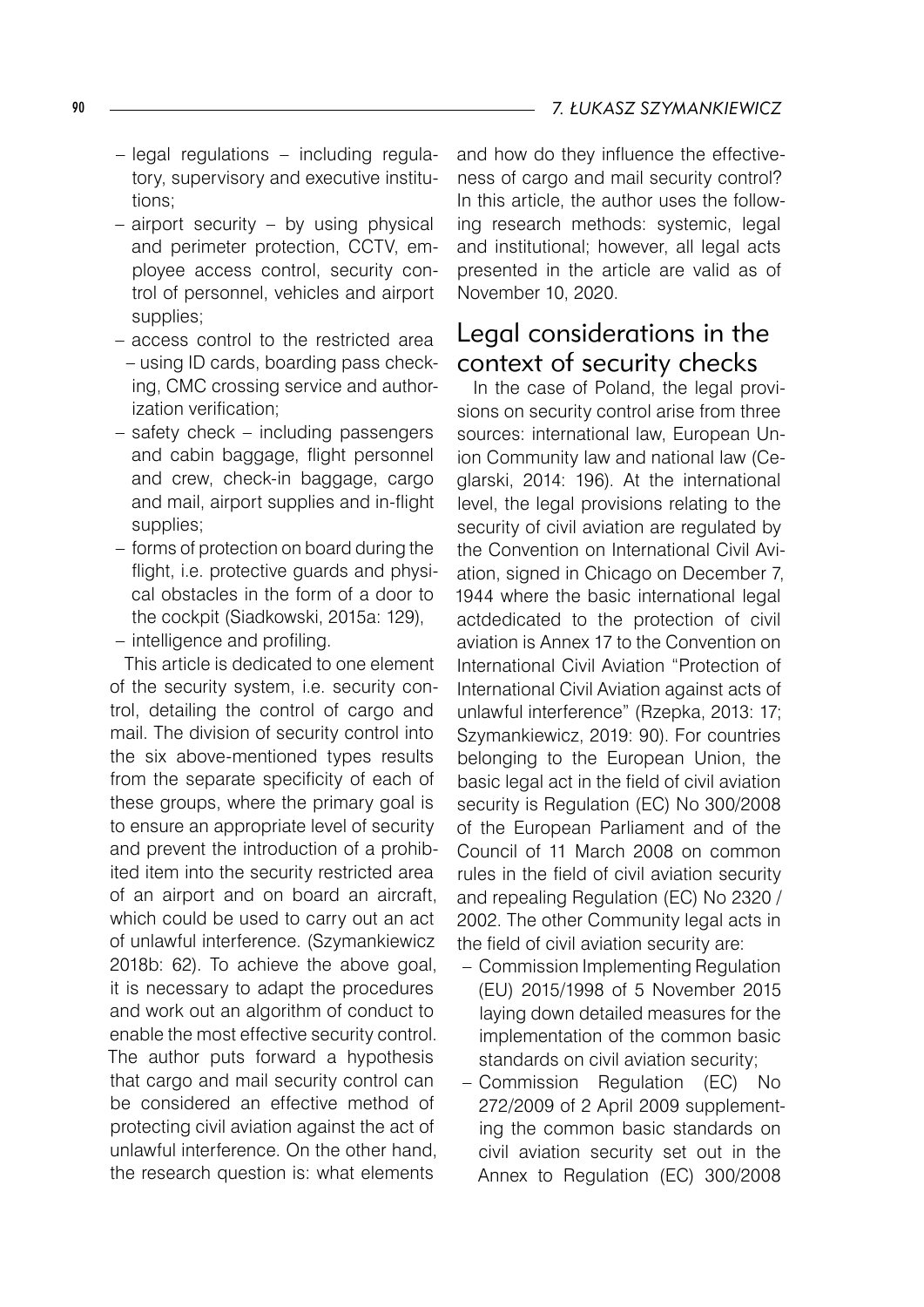of the European Parliament and of the Council;

Commission Implementing Decision – C (2015) 8005 of 16 November 2015 laying down detailed measures for the implementation of the common basic standards on civil aviation security containing the information referred to in Article 18 lit. A) of Regulation (EC) 300/2008 – it is a classified document, not published in the Journal of Laws.

National regulations on civil aviation security, including security control, are:

- Polish Aviation Law Act of 3 July 2002, Journal of Laws No. 130, item 1112;
- Minister of Transport, Building and Maritime Affairs Regulation of 31 July 2012 on the National Security of Civil Aviation Program, Journal of Laws No. 2012 item 912, (NSCAP);
- Regulation of the Minister of Transport, Building and Maritime Affairs of 20 September 2013 on the National Aviation Security Training Program in the field of civil aviation security, Journal of Laws No. 2013 item 1147 (NAT);
- Regulation of the Minister of Transport, Building and Maritime Affairs of 25 July 2013 on the National Quality Control Program in the field of civil aviation security, Journal of Laws No. 2013 item 1148 (NQCS).

## Organizational dimension of cargo and post security control

Pursuant to Regulation (EC) No 300/2008 of the European Parliament and of the Council, security control means the application of technical or other means to identify or detect prohibited articles (OJ L 97) and to prevent people from entering the security restricted area and the aircraft with prohibited items or items that may endanger infrastructure

or flight. Prohibited items means weapons, explosives or other dangerous objects, devices or substances that may be used to commit an act of unlawful interference that threatens the safety of civil aviation (OJ L 97). From March 18, 2013, the obligation to perform security check rests with the airport operator, who performs the tasks imposed by the law by the airport security service (Szymankiewicz 2018a: 74). According to Art. 21 of the Aviation Law Act, the airport security service is the internal security service or a specialized armed security unit operating on the basis of the Act on the protection of people and property of August 22, 1997 (Journal of Laws 2002, No. 130, item 1112: Article 21). The possibility for the airport managing body to choose the entity performing the security control is provided for in Art. 186b, paragraph. 1 of the Aviation Law Act, pursuant to which tasks related to security control in civil aviation are performed by:

- 1) the airport operator, in particular with regard to the control of persons, baggage, cargo, mail, in-flight supplies and airport supplies:
	- a) in connection with air transport;
	- b) in the area of crossings from the public area to the restricted area of the airport:
- 2) registered agent and a registered supplier of in-flight supplies as defined in Regulation No 300/2008 / EC (ibid: Art. 186b, paragraph 1).

After selecting the entity responsible for the security check, more attention should be paid to the human factor, because regardless of the solutions regarding the selection of the entity performing the security check, it is physically carried out by a screener who must meet a number of requirements and have appropriate qualifications and com-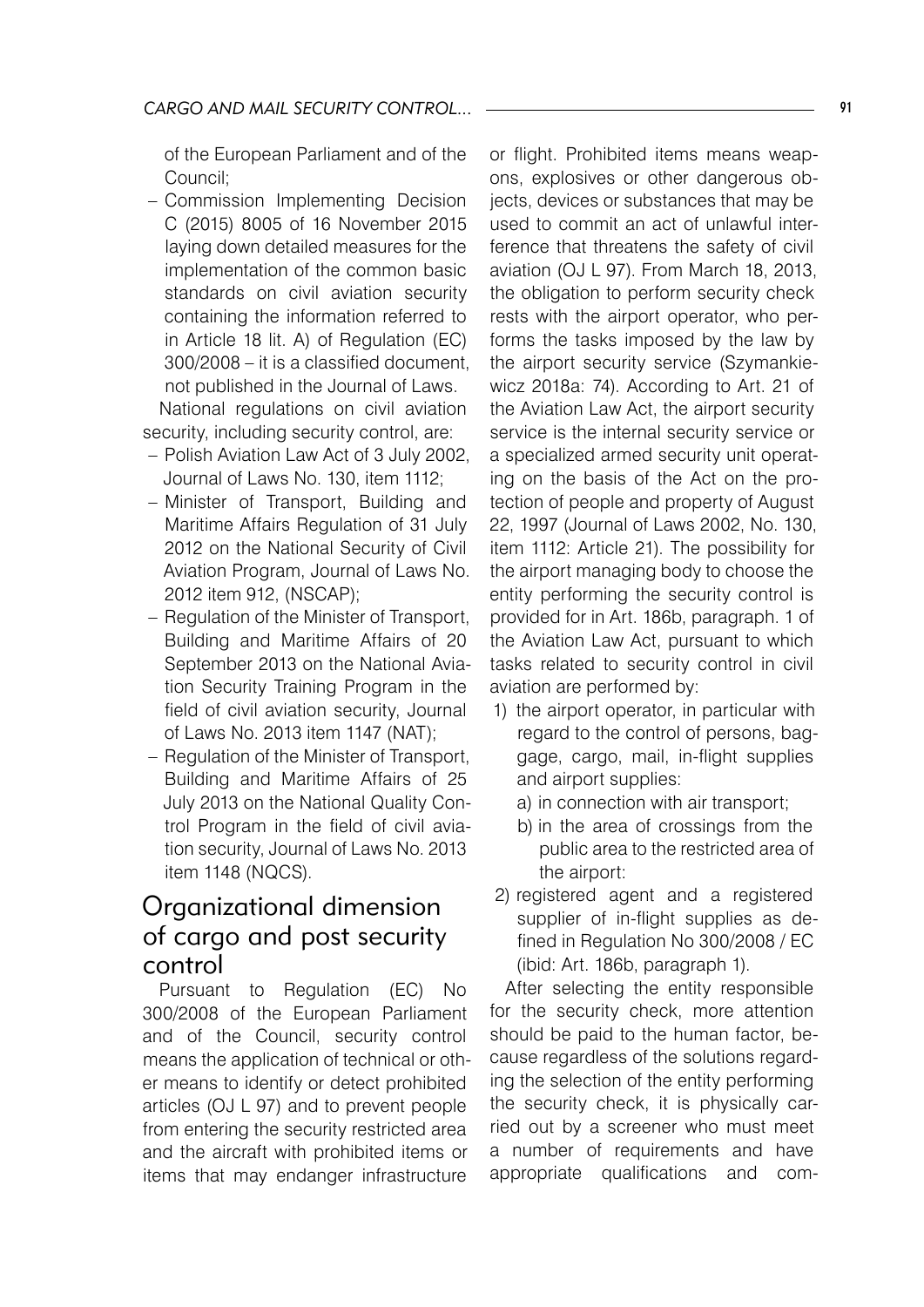petences. Ultimately, it is the screener that determines the effectiveness of the civil aviation security system. The basic document entitling to work in the position of a screener is a valid certificate issued by the president of the Civil Aviation Association (CAA), an entry on the list of qualified physical security employees is also mandatory. The changing work environment (technological development, changes in legal regulations and procedures) and the emergence of new threats force constant changes in the security system, which should be aimed at constant improvement of the system effectiveness and increased security. One of the most important forms of improving competences and skills is training. In the field of civil aviation security, the following types of training are provided:

- 1) general in the field of civil aviation security awareness;
- 2) civil aviation security awareness;
- 3) basic training;
- 4) professional training;
- 5) specialized for people:
	- a) directly supervising the ones who apply security control measures,
	- b) responsible for the organization of security civil aviation in the entity conducting aviation activities;
- 6) instructors;
- 7) national auditors and internal auditors of quality control in the field of civil aviation security;
- 8) EDD team;
- 9) refresher training; OJ L 2013 item 1147: Art. 2).

However, with regard to the practical skills of operators, training using computer programs, in which operators analyze virtual images, and also have the opportunity to acquire the ability to use the image enhancement functions available in the Xray machine are of key importance. (Szy-

mankiewicz 2018b: 66). The third type of training that should be subjected to a screeneris so-called *on the job training*. This method is particularly important in the case of newly hired employees, when retraining or modifying the scope of duties of employees and in the case of training good habits and eliminating errors, violations and shortcomings. The most important elements of practical training for a screener performing cargo and mail security checks are the following:

- conducting a proper manual inspection of cargo and mail;
- operation of the x-ray device including image analysis and the use of image enhancement functions;
- operation of devices for detecting trace amounts of explosives;
- using the developed communication system in the event of detection of a prohibited and / or dangerous object in the cargo;
- reacting to the detection of the cargo of a prohibited and / or dangerous item;
- conducting a simulation of security checks, taking into account unusual scenarios.

## Cargo and mail safety control as an algorithm of conduct

Security control in civil air transport is a process defined and based on legal acts, thanks to which it is possible to present an algorithm of conduct during security control, the characteristics of which are determined, among others, by the specificity and list of prohibited items in relation to the controlled types of people and objects. Cargo and mail constitute a common category which, due to the very wide scope of the subject, often causes many problems during security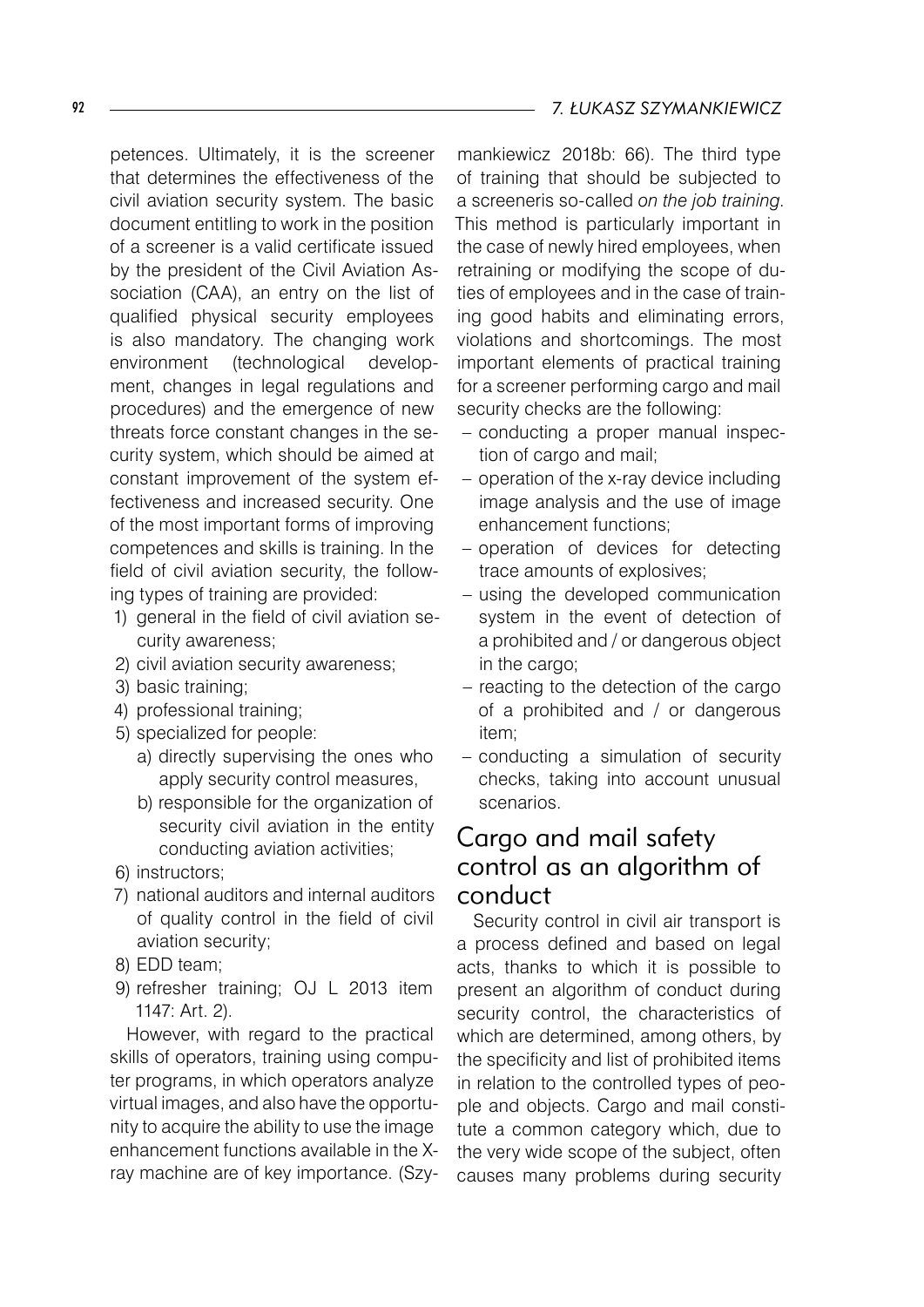#### *CARGO AND MAIL SECURITY CONTROL...* 93

checks. The load can be virtually any type of goods, ranging from the smallest and prosaic things, to items with large dimensions or complex construction, the inspection of which can be quite a challenge. The cargo and mail may also contain hazardous materials in the form of substances and articles, the properties of which may pose a threat to life, health, the environment or property. The carriage of dangerous goods by air is allowed if the relevant regulations and requirements set out in the *IATA Dangerous Goods Regulations* are met. The IATA DGR Manual classifies approximately 3,000 hazardous materials, which best illustrates the difficult and complex nature of cargo and mail security checks. In order to facilitate screening while maintaining an adequate level of security, a number of facilities have been introduced in the form of a registered agent, known consignor and recognized consignor who, by applying appropriate security controls, can optimize their activities in the air transport industry. Pursuant to Regulation 2015/1998, a registered agent prior to loading an aircraft undergoes a security screening of all cargo and mail, unless the registered agent / known consignor has applied the required security controls to the shipment and from the moment of application of these security controls until the moment of loading, the shipment was protected against unauthorized interference. In the case of an account consignor, in addition to applying the required controls to secure the consignment against unauthorized interference, there is a restriction on the cargo that prevents the account consignor's cargo from being carried on a passenger aircraft (OJ L 299: 6.1.1). The registered agent plays a key role in this system by screening all cargo and mail prior to being loaded onto an aircraft, unless the entities involved in a secure supply chain have ensured adequate protection of the cargo and mail sent. A diagram of a secure supply chain is presented below.



Fig. 1. Freight and mail transport system

Source: http://www.ulc.gov.pl/pl/ochrona/cargo/zarejestrowany-agent, access 30.04.2017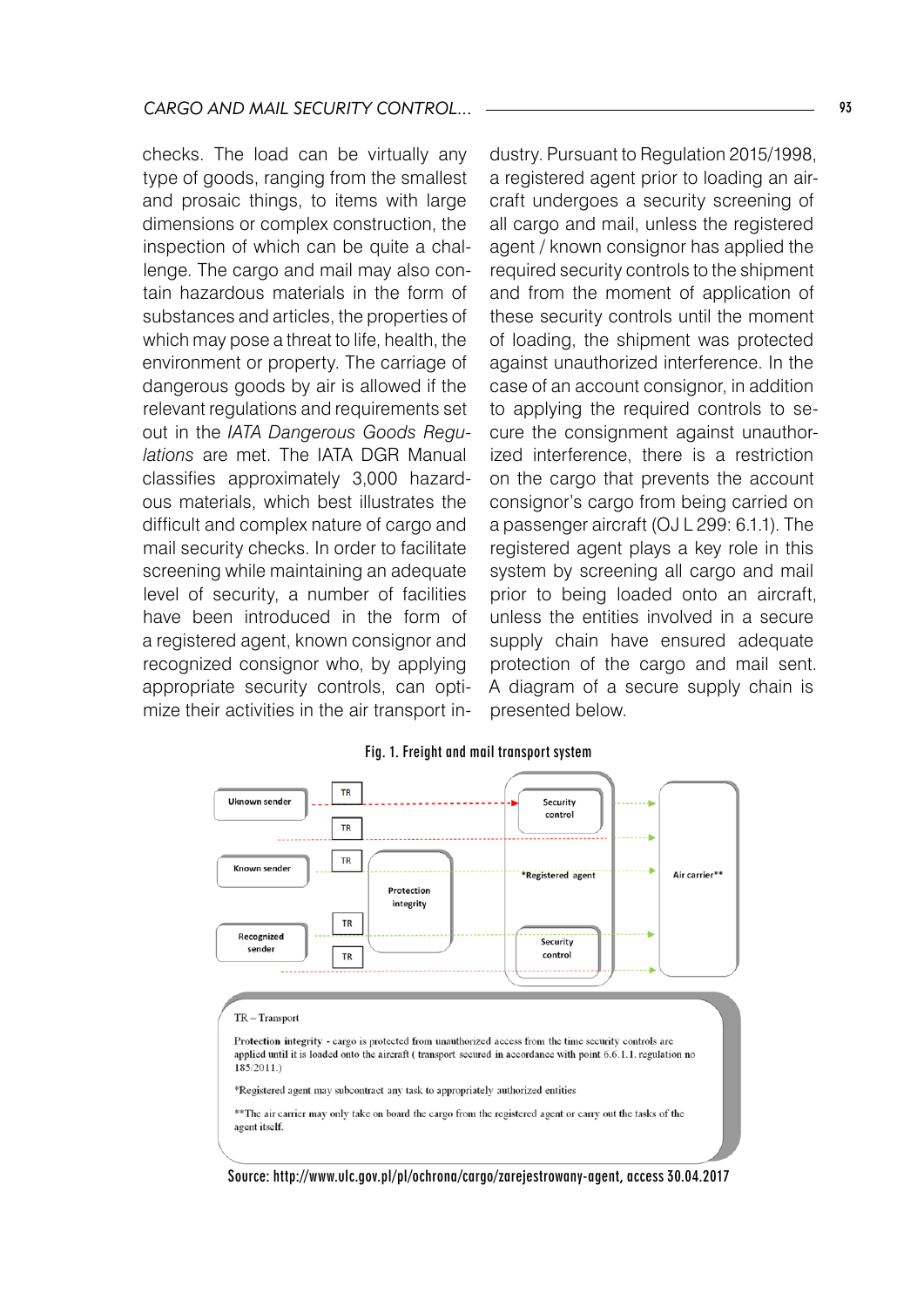The type of shipment should be taken into account in the security checks of cargo and mail in order to adapt the methods or measures to the greatest effectiveness in the detection of prohibited articles. Screener has to make sure that the applied methods or measures ensure a sufficient level of security, thus complying with the security control conditions and guarantee (as far as possible) that the shipment does not contain prohibited articles. The composition of specific methods of cargo and mail security control are:

- a) manual inspection;
- b) x-ray equipment;
- c) EDS (Explosive Detection System) equipment;
- d) explosive detection dogs (EDD);
- e) ETD (explosive trace detection) equipment;
- f) visual inspection;
- g) metal detection equipment (MDE) (ibid: par. 6.2.1.5).

In the case of security control of cargo and mail, there are also shipments exempt from security control and high risk cargo or mail (HRCM). HRCM may consist of shipments that appear to have been subjected to interference by third parties to a degree that would allow the inclusion of prohibited articles, reported by the appropriate authority as posing a threat to aviation securityand from third countries – a full list of countries from which cargo and mail are classified as HRCM is classified, but the most common ones are countries where armed conflicts are taking placeor are widely recognized as "fallen countries".

For HRCM shipments, security control is applied in the form of a combination of at least two control methods together with the ETD method. In the case of cargo and mail, an element that hinders

the conduct of security checks is the fact that the load can be practically anything, often large and complicated items are transported, e.g. engines, gearboxes or electronic equipment that cannot be disassembled – this is a factor negatively affecting the level of protection. However, one should also take into account the lack of third parties who cannot interfere with the shipment after the screening has been carried out until the aircraft is unloaded – this element has a positive effect on the level of security. An additional advantage, despite the fact that companies from the aviation industry as well as courier and forwarding companies care about time – is the fact that in the case of cargo and mail security checks, security control operators do not have as much time pressure as in the case of screeners performing security checks of passengers, cabin luggage and checked baggage. According to the author, from a practical point of view, the ultimate effectiveness of security control is precisely the access to the checked item, luggage or shipment of a third party, who may manipulate it or use it to carry out an act of unlawful interference.

It is also worth mentioning the elements complementing the security system, including cargo and mail security control, which are supervision and compliance control. Supervision and compliance control are aimed at ensuring the proper conduct of the control while maintaining the relevant legal provisions and procedures. Supervision over security control for the benefit of the President of CAAis exercised by the Border Guard, which is authorized to independently undertake activities consisting in: observing and recording the functioning of the security control point; controlling the number of screeners at the security control station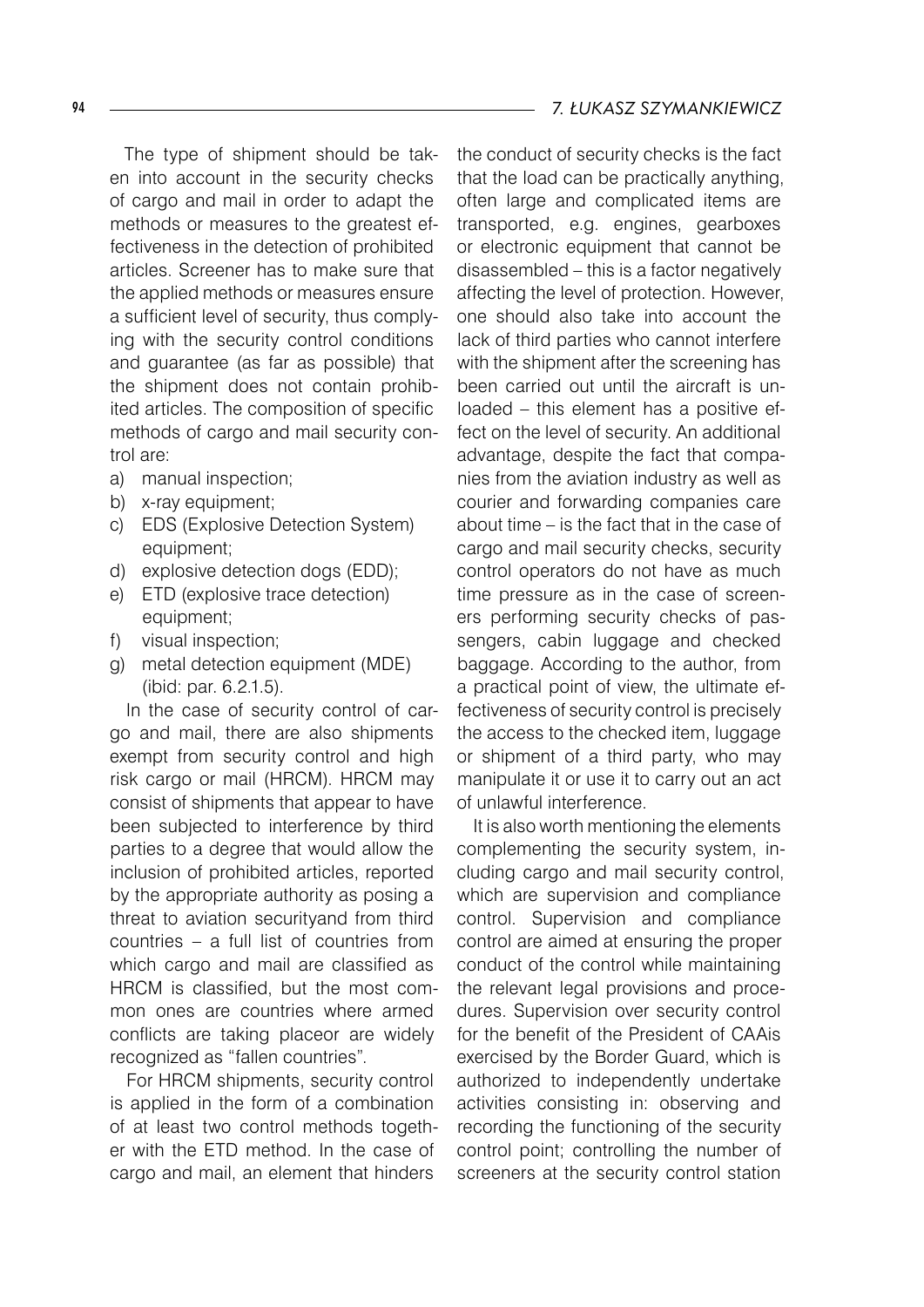and reporting doubts to the airport operator regarding the psychophysical condition of operators responding to violations of civil aviation security regulations; inspecting the safety checks of certificates held by operators; responding to signals about disturbance of public order at the security control point and the adjacent area (Journal of Laws 2002 No. 130, item 1112: Article 186b). However, in relation to the compliance control, the National Quality Control Program mentions security audits, security inspection, security test, security review (Journal of Laws of 2013, item 1148: Article 4); controls are carried out by national and internal auditors.

In conclusion, due to the current nature and the developed algorithm of conduct, cargo and mail security control is considered the most effective method to prevent prohibited articles from being brought on board an aircraft that could be used to carry out an act of unlawful interference.When comparing the security checks of cargo and mail to the security checks of other categories of items, it is important to indicate that the final effectiveness of the method is also based on the elimination of the possibility of landing the checked cargo havingthird party "secure" status. What is also important, the measures and methods of cargo and mail security control presented in the article are not only an effective form of civil aviation security, but also due to the developed algorithm of conduct, they do not adversely affect the efficient flow of cargo and mail by air.

## Bibliography

- Annex 17 to the Convention on International Civil Aviation.Safeguarding International Civil Aviation Against Acts of Unlawful Interference (2011), The International Civil Aviation Organization.
- Aviation Law Act, July 3, 2002 OJ No. 130 item 1112(2002).
- Ceglarski M. (2014), Bezpieczeństwo w porcie lotniczym – wybrane procedury kontroli bezpieczeństwa pasażerów i bagażu in: Bezpieczeństwo w lotnictwie w różnych aspektach działalności lotniczej, (Eds.) T. Compa, J. Rajchel, K. Załęski, Dęblin.
- Decision 6 of the President of the CAA of February 18, 2014 w sprawieregulaminu przeprowadzania egzaminów dla kandydatów na operatorów kontroli bezpieczeństwa (2014).
- Implementing Regulationsof European Commission (EEC) 2015/1998 of November 5, 2015 laying down detailed measures for the implementation of the common basic standards on aviation security, OJ No L299 of 2015.
- Jafernik H, Fellner R. (2015), Prawo i procedury lotnicze, Gliwice.
- Karnowska-Werner M. (2010), Ochrona portów lotniczych przed zagrożeniami terrorystycznymi, in: Reagowanie państwa na zagrożenia terroryzmem lotniczym, (Ed.) A. Glen, Warszawa.
- Minister of Transport, Building and Maritime Affairs Regulatation of 20 September 2013 on the National Aviation Security Training Program in the field of civil aviation security OJ 2013 item 1147.
- Minister of Transport, Building and Maritime Affairs Regulation of 31 July 2012 on the National Security of Civil Aviation Program, OJ 2012 item 912.
- Regulation of European Commission (EEC) no 272/2009 of April 2, supplementing the common basic standards on civil aviation security set out in the Annex to the Regulation (EC) 300/2008 European Parliament and the Council, OJ No L91, 2009.